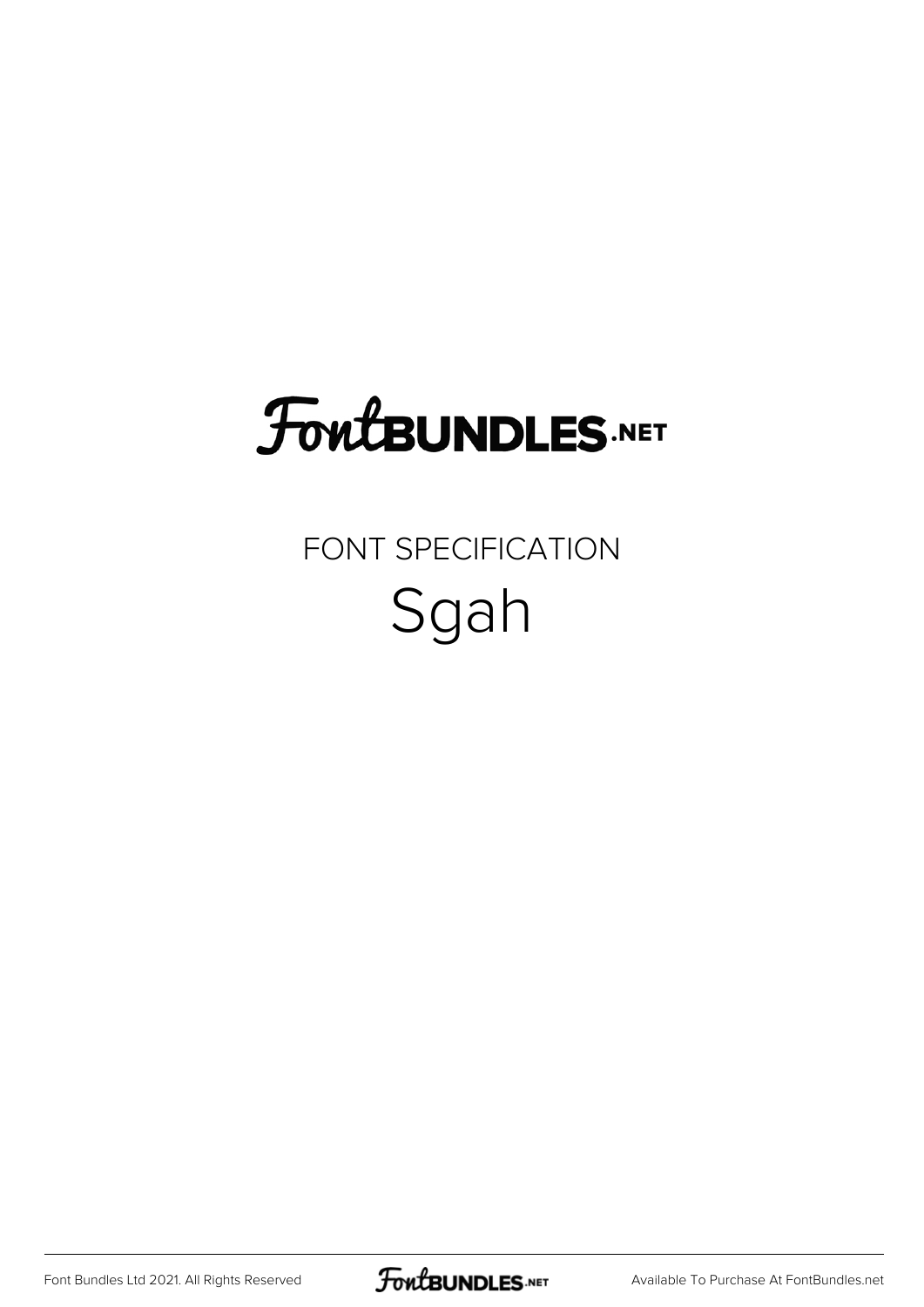

**Uppercase Characters** 

#### ABCDEFGHIJKLMNOPQR **STUVWXYZ**

Lowercase Characters

#### abcdefghijklmnopqrstu **vwxyz**

**Numbers** 

#### 0123456789

Punctuation and Symbols

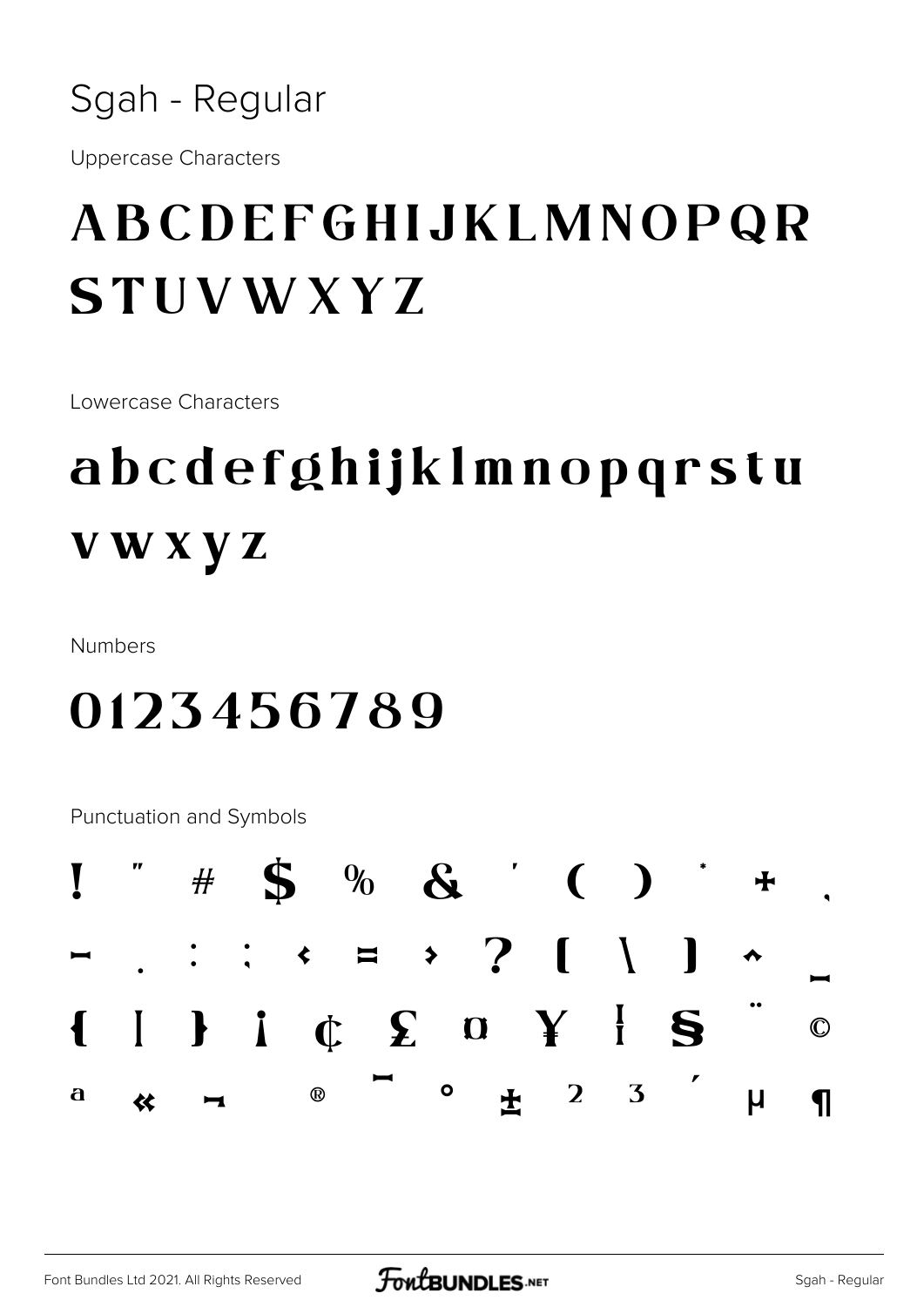$\frac{1}{2}$  0  $\frac{1}{2}$   $\frac{1}{4}$   $\frac{3}{4}$ All Other Glyphs

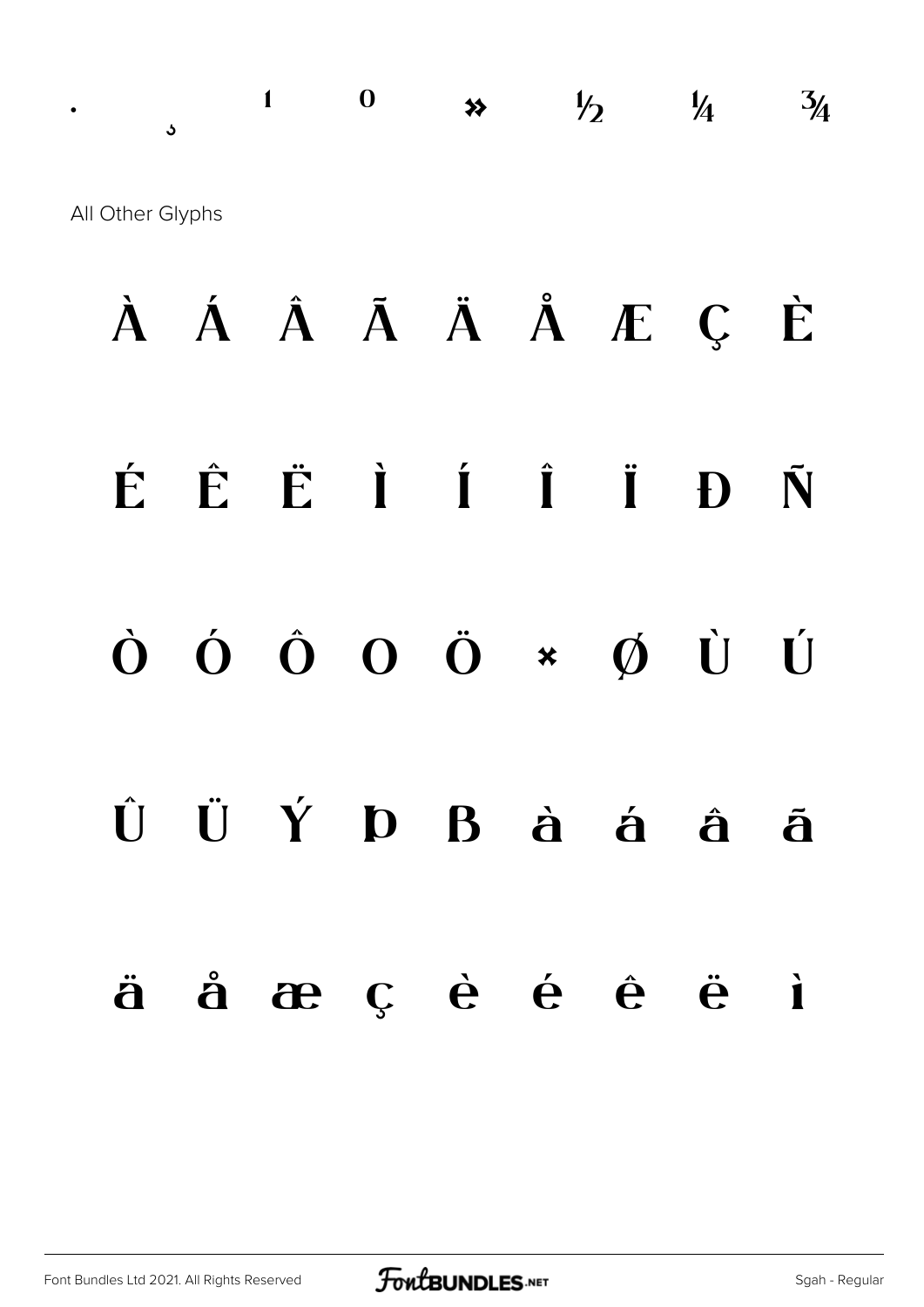|  | $\mathbf{i}$ $\mathbf{i}$ $\mathbf{j}$ $\mathbf{d}$ $\mathbf{\bar{n}}$ $\mathbf{\dot{o}}$ $\mathbf{\dot{o}}$ $\mathbf{\dot{o}}$ $\mathbf{\dot{o}}$ |  |  |  |
|--|----------------------------------------------------------------------------------------------------------------------------------------------------|--|--|--|
|  | $\ddot{\mathbf{o}}$ $\div$ $\phi$ $\dot{\mathbf{u}}$ $\dot{\mathbf{u}}$ $\ddot{\mathbf{u}}$ $\ddot{\mathbf{u}}$ $\dot{\mathbf{y}}$ $\mathbf{p}$    |  |  |  |
|  | ÿĀāĂă ĄąĆć                                                                                                                                         |  |  |  |
|  | Ĉ Ĉ Ċ Ċ Č Č Ď đ Đ                                                                                                                                  |  |  |  |
|  | d Ē ē Ĕ ĕ Ė ė Ę ę                                                                                                                                  |  |  |  |
|  | Ě ě Ĝ ĝ Ğ ğ Ġ ġ Ġ                                                                                                                                  |  |  |  |
|  | $\dot{\alpha}$ $\dot{H}$ $\dot{H}$ $\dot{H}$ $\ddot{I}$ $\ddot{I}$ $\ddot{I}$                                                                      |  |  |  |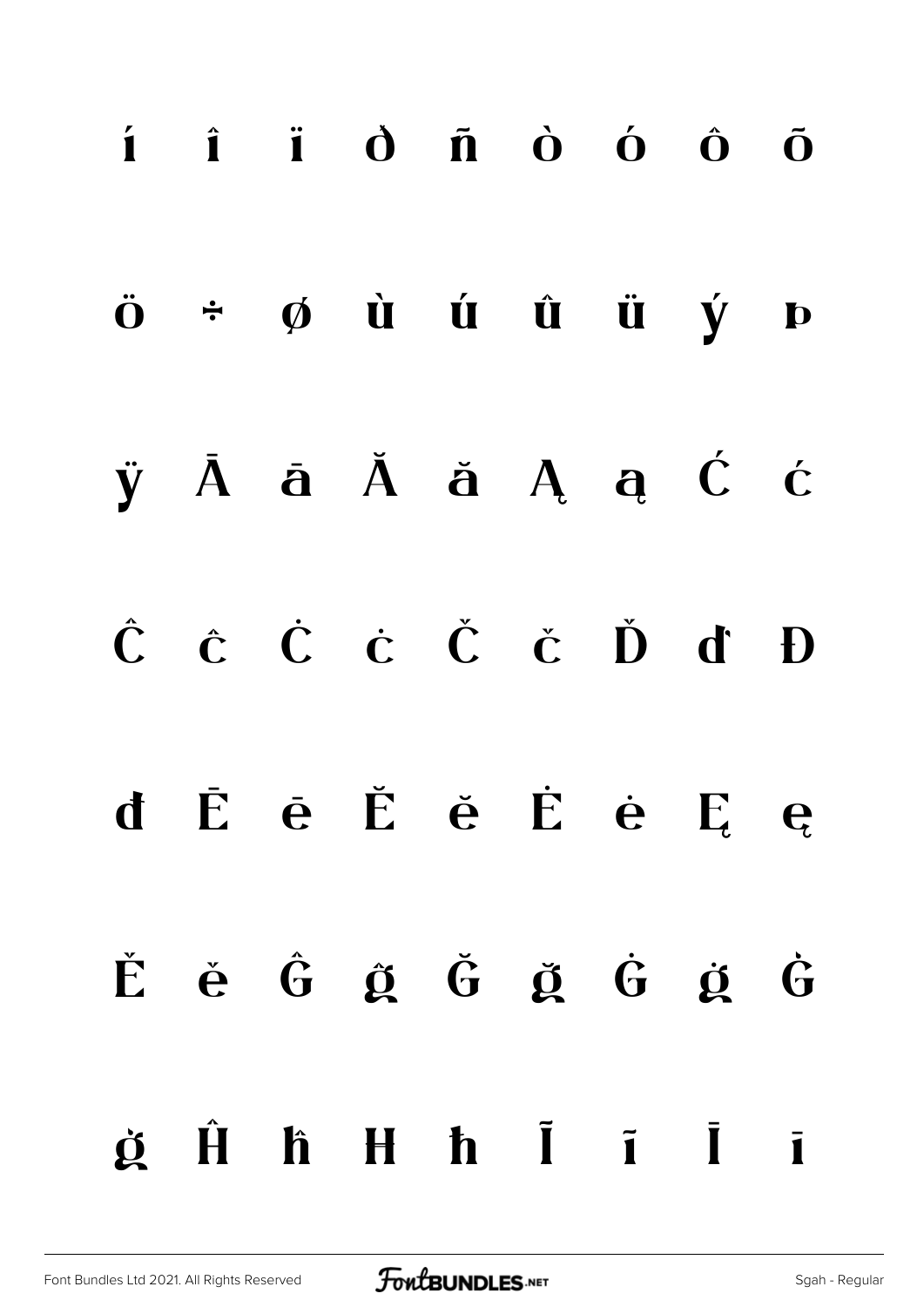# Į Į İ I Ĵ ĵ Ķ ķ ĸ L Í L I L I L I L  $1 \times n \times n \times n \times n \times n$  $\dot{\mathbf{o}}$   $\dot{\mathbf{O}}$   $\dot{\mathbf{o}}$   $\ddot{\mathbf{O}}$   $\ddot{\mathbf{o}}$   $\mathbf{C}$   $\mathbf{C}$   $\dot{\mathbf{R}}$   $\dot{\mathbf{r}}$ R r Ř ř Ś ś Ś ŝ S  $S \simeq S \simeq T \tightharpoonup \tightharpoonup \tightharpoonup \tightharpoonup T \tightharpoonup t$ Ūū Ūū Ŭ ŭ Ů ů Ű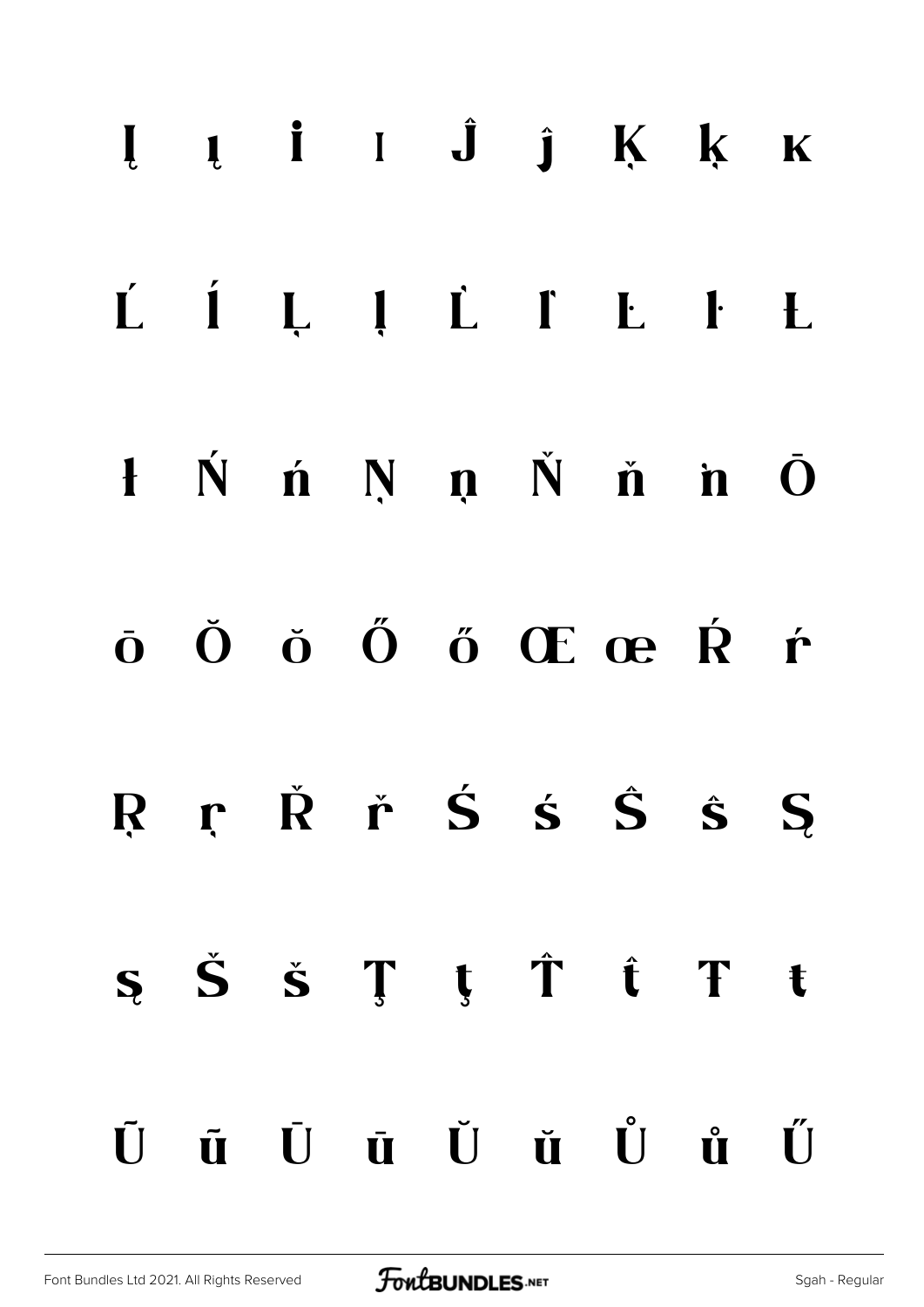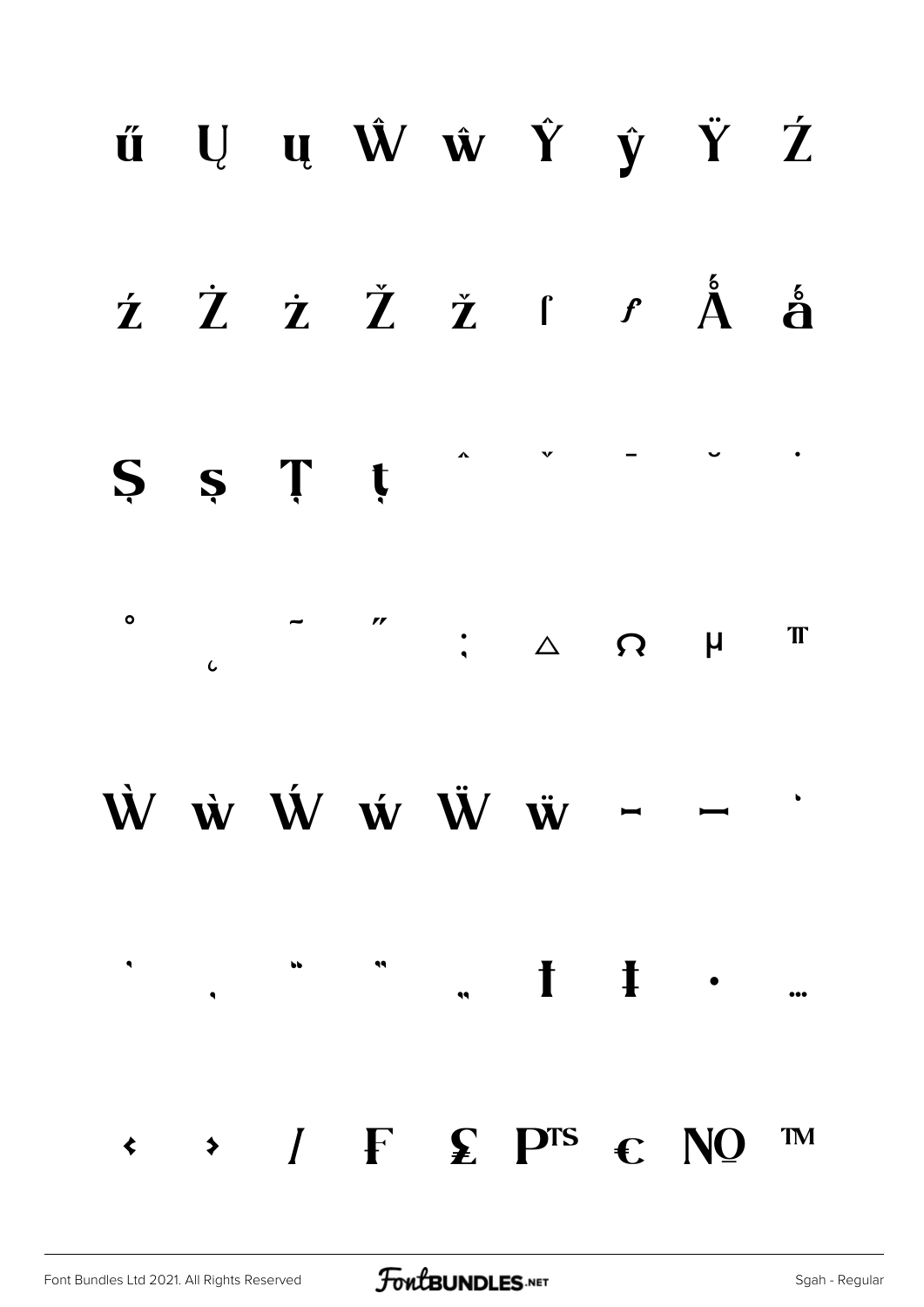# $\triangle$   $\sum$  -  $\int$  ·  $\approx$   $\leq$   $\geq$   $\triangle$ B D E F H I J K L MNOPQRUVW X Y Z a b d f g h jk lm n r t u a  $b$  d  $f$  g  $h$  j  $k$  l  $m$ n q t u v w x z b